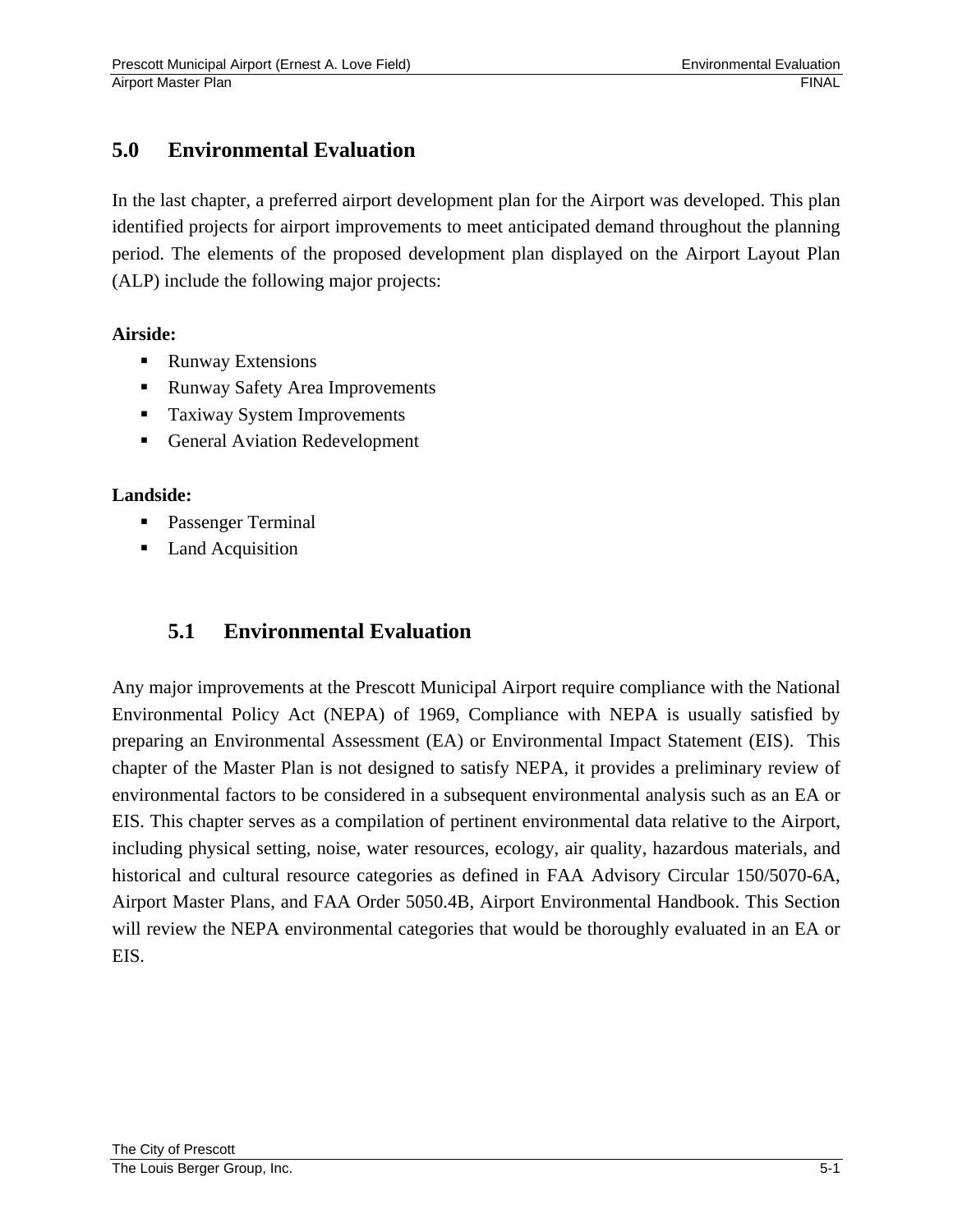## **5.1.1 Noise Impacts**

The Master Plan developed baseline noise contours for the Airport that are presented in Chapter 1 – Baseline Conditions and can be found in Section 1.5.3 and Figure 1.16. A runway extension will modify these noise contours and the follow-on Environmental Analysis should analyze the noise impacts associated with the Phase I projects to be considered for implementation.

In accordance with the compatible land use analysis, the results should look to identify any incompatible land uses in accordance with FAA regulations and guidelines.

## **5.1.2 Compatible Land Use**

The Master Plan process developed a Land Use Plan that is included as an Appendix to this document. The follow-on environmental process should use the information developed in this document to further analyze compatible land use as it relates to the proposed Phase I airport development projects.

This review should also be coordinated with the EA's noise analysis to be used as a guide to determine potential incompatible land uses in the vicinity of the Prescott Municipal Airport.

## **5.1.3 Social Impacts**

The proposed projects will require land acquisition of currently undeveloped property and will not require relocation of homes or businesses, or other associated impacts on the community (any noise impacts are evaluated under that category). Nor will the project adversely or differentially affect any group on the basis of ethnicity or race, income, or age.

Overall the social impacts of the projects are expected to be positive. According to the Master Plan, there will be a Phase I investment of approximately \$53.4 million to implement the projects and that will result directly in employment related to design, construction and construction support.

The projects are anticipated to be funded in part with the FAA Airport Improvement Program (AIP) grants. Since the FAA distributes these grant monies based on a number of factors such as the type of project (with safety standards receiving the highest priority) and type of service (commercial, general aviation), it is anticipated that the projects described here will most likely take place over a number of years as funding becomes available. As a result, any perceived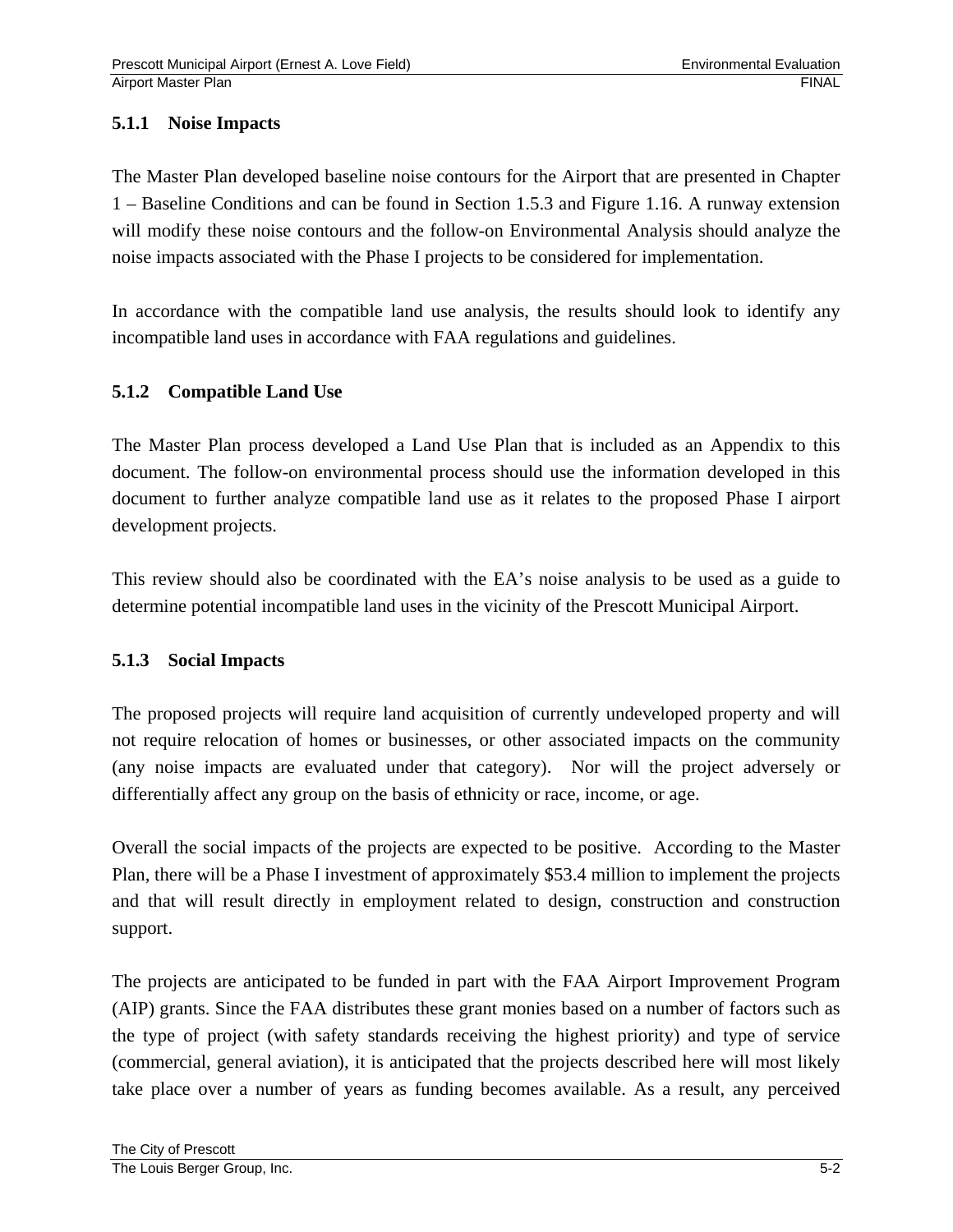construction related impacts will be spread over several years rather then being condensed into one or two construction seasons.

The development on the Airport has no known direct off-airport impacts. In addition, there are no known areas of minority and low-income residents in the Airport vicinity. This should be confirmed during the follow-on environmental analysis, but as stated, the principles of environmental justice are not triggered here.

## **5.1.4 Induced Socioeconomic Impacts**

Induced socioeconomic impacts are those impacts that are generally associated with large airport development projects that cause secondary impacts to the communities surrounding the airport. These impacts include:

- Increases in public service demands;
- Shifts in patterns of population movement and growth; and/or
- Changes in business and economic activity to the extent influenced by airport development.

The proposed projects would not significantly change the operational characteristics of the Airport. As such, these projects will not result in a substantial change in local business and economic activity, or public service demands. Although airport activity is anticipated to naturally grow over the next twenty years, the projects are primarily designed to enhance the safety and operational service limitations of the existing facilities.

Due to the nature of the projects, population movement and growth would not be affected. The proposed projects should have no adverse impact on the local and regional labor and housing markets. There is a sufficient supply of local construction laborers to fulfill the demand for construction employees.

The proposed projects would likely induce positive economic impacts for the surrounding communities. Local suppliers will likely see an increase in services and materials related to diesel and gasoline, hardware, food service, and lodging. The airport, with the proposed projects implemented would likely attract additional users and enhance the communities economic base. The socioeconomic impacts associated with the Master Plan projects are expected to be positive.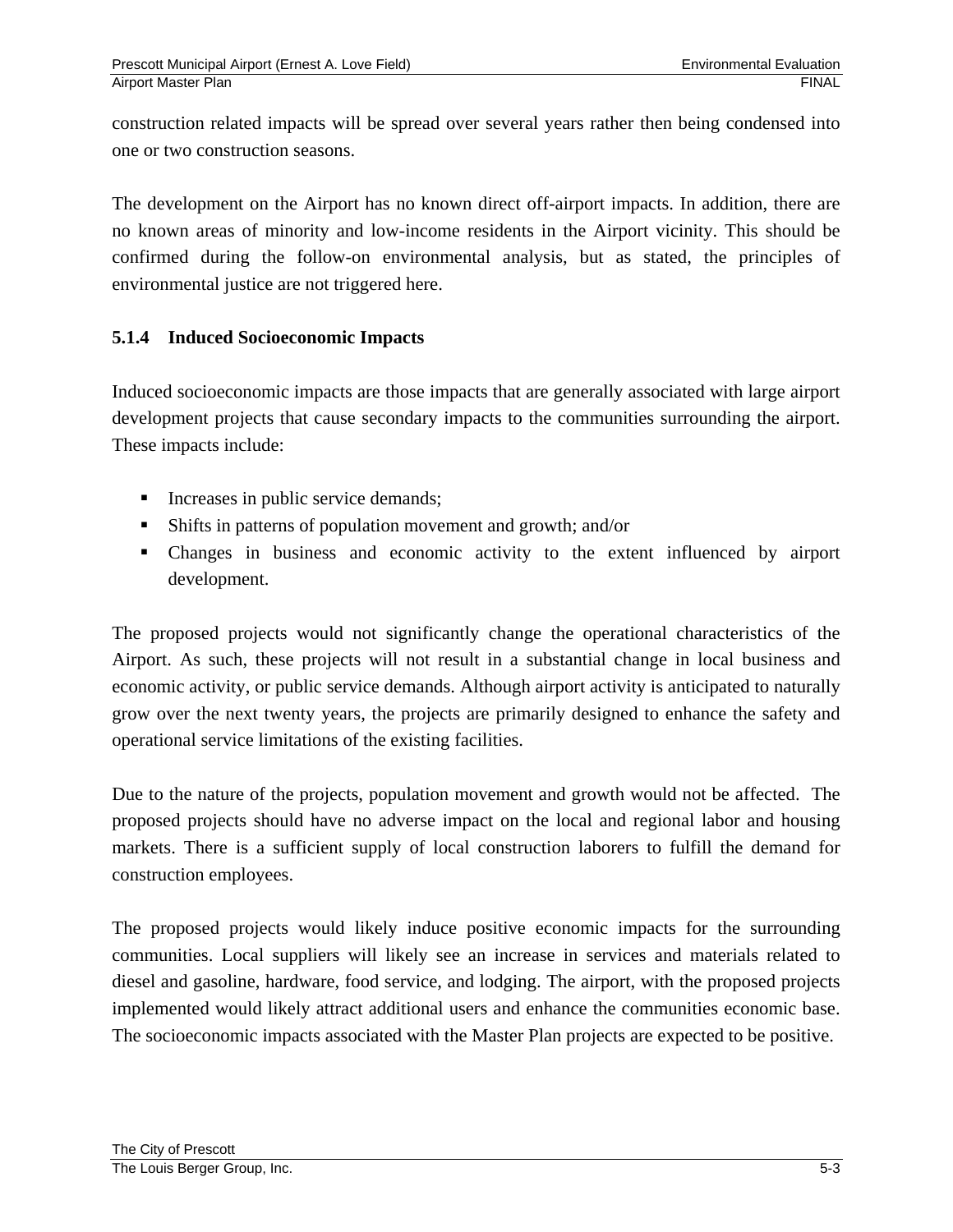## **5.1.5 Air Quality**

The U.S. Environmental Protection Agency (EPA) defines ambient air in Code of Federal Regulations 40, Part 50, as "that portion of the atmosphere, external to buildings, to which the general public has access". In compliance with the 1970 Clean Air Act (CAA) and the 1977 and 1990 Amendments (CAAA), the EPA has promulgated ambient air quality standards and regulations. The National Ambient Air Quality Standards (NAAQS) were enacted for the protection of the public health and welfare, allowing for an adequate margin of safety. To date, the EPA has established NAAQS for six criteria pollutants: carbon monoxide (CO), sulfur dioxide (SO2), particles with an aerodynamic diameter less than or equal to a nominal 10 micrometers (PM10), ozone (O3), nitrogen dioxide (NO2), and lead (Pb).

There are two types of standards: primary and secondary. Primary standards are designed to protect sensitive segments of the population from adverse health effects, with an adequate margin of safety, which may result from exposure to criteria pollutants. Secondary standards are designed to protect human health and welfare and, therefore, in some cases, are more stringent than the primary standards. Human welfare is considered to include the natural environment (vegetation) and the manmade environment (physical structures). Areas that are below the standards are in "attainment," while those that equal or exceed the standards are in "nonattainment." All of City of Prescott is an attainment area for the 8-hour ozone standard.

The region surrounding PRC is largely rural and agricultural. There are no obvious air pollution emission sources located in proximity to the Airport with non-point air pollution from automobile and airplane exhaust most likely the main source of air pollution emissions in the area. It is not anticipated that these emissions are of a level that warrants concern.

Given that Prescott Municipal Airport is a general aviation airport with more than 180,000 annual general aviation operations through the forecast period, in accordance with FAA Order 5050.4B, Airport Environmental Handbook (Section 47.e.(5)(c)1a), an air quality assessment for long term impacts is required for proposed projects that will increase these passenger and operations numbers.

## **5.1.6 Water Quality**

Potential water quality impacts associated with airport expansion projects include increased surface runoff among others. Implementation of the Phase I airport improvements will increase impervious surfaces at the Airport increasing both the airside and landside stormwater runoff.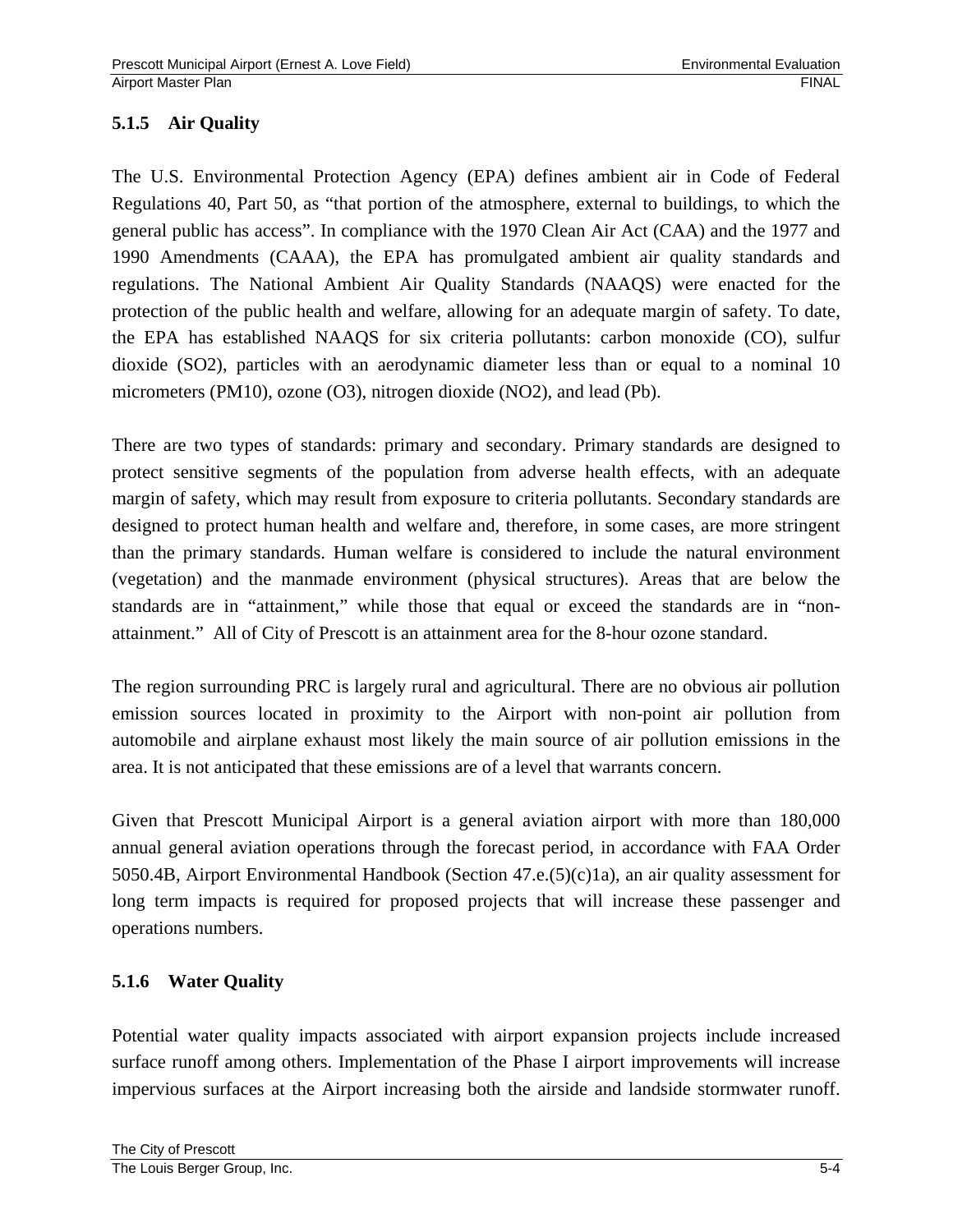Recommendations in *FAA Advisory Circular 150/5370-10 Standards for Specifying Construction of Airports, Temporary Air and Water Pollution, Soil Erosion, and Siltation Control* should be incorporated in project specifications.

Further, surface and underground water around the Airport are part of the Prescott Active Management Areas (AMA). Surface water in the vicinity includes Bottleneck Wash, to the north parallel to Runway 3L-21R, and Granite Creek to the south. Bottleneck Wash is usually a dry wash collecting water runoff from the hills to the north of the Airport, while Granite Creek has a larger role in the drainage of the area and its flow is partially regulated by Goldwater Reservoirs on Bannon Creek and by Willow Creek and Watson Reservoirs. Due to the limited surface water supply, most of its supply is drawn from deep wells into the Big Chino sub-basin of the Verde Basin. According to the Arizona Department of Water Resources and Prescott AMA, groundwater resources are overdrawn and the City of Prescott is actively engaged in water conservation and monitoring to reach a safe yield in water supply. The City of Prescott has proven the physical availability of up to 11,200 acre-feet per year of groundwater withdrawal within the Prescott AMA has the legal right to import up to 14,000 acre-feet per year from the Big Chino sub-basin.

All applicable regulations, requirements, and procedures should be applied including:

- National Pollution Discharge Elimination System (NPDES) General Permit
- Preparation of a Notice of Intent
- **Preparation of a Stormwater Pollution Prevention Plan**
- **Construction Best Management Practices**
- Army Corps of Engineers Permits
- Requirements of the Arizona Department of Environmental Quality

## **5.1.7 Waters of the U.S. and Wetlands**

Surface and underground water around the Airport are part of the Prescott Active Management Areas (AMA). Surface water in the vicinity includes Bottleneck Wash, to the north parallel to Runway 3L-21R, and Granite Creek to the south. Bottleneck Wash is usually a dry wash collecting water runoff from the hills to the north of the Airport, while Granite Creek has a larger role in the drainage of the area and its flow is partially regulated by Goldwater Reservoirs on Bannon Creek and by Willow Creek and Watson Reservoirs. Due to the limited surface water supply, most of its supply is drawn from deep wells into the Big Chino sub-basin of the Verde Basin. According to the Arizona Department of Water Resources and Prescott AMA,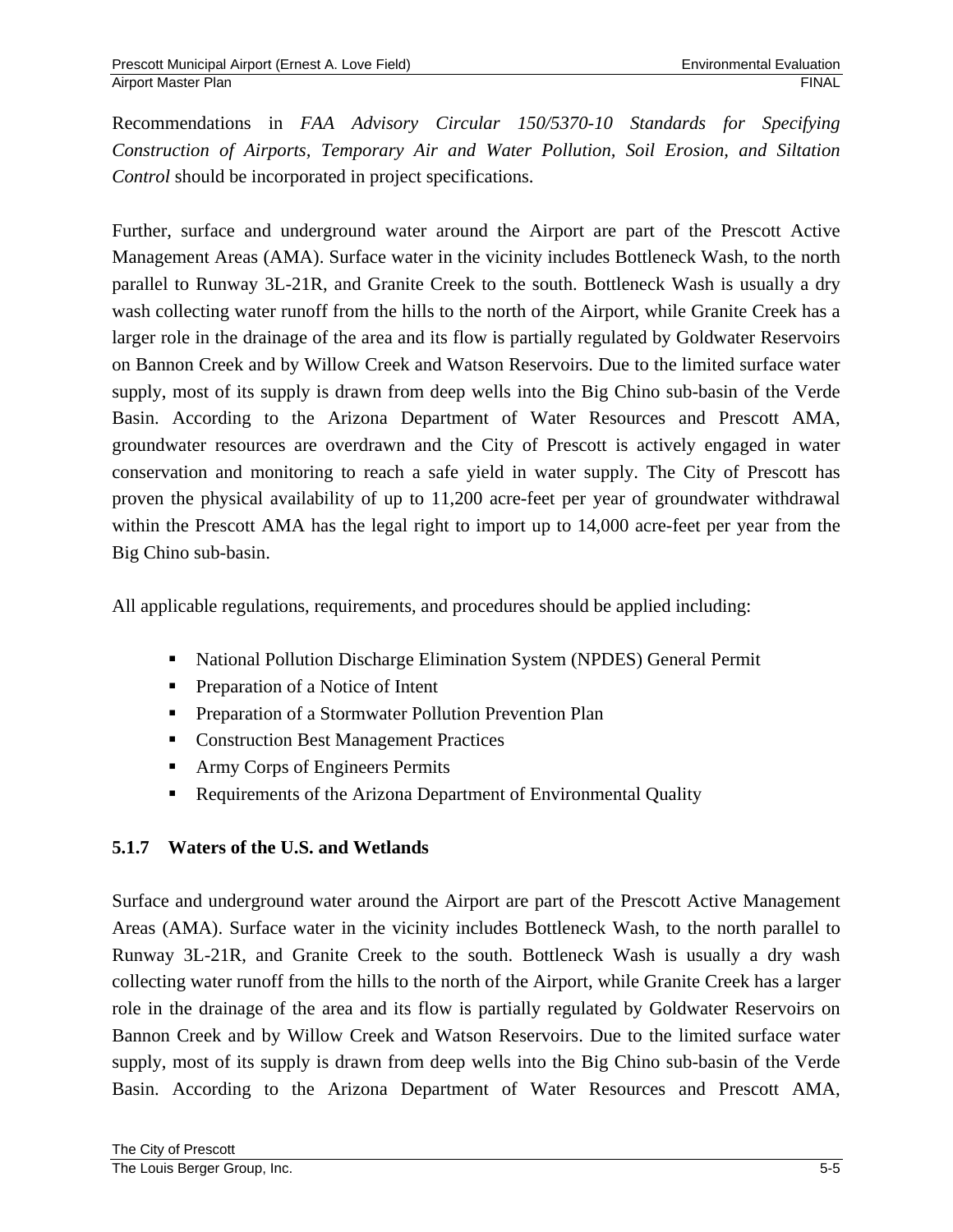groundwater resources are overdrawn and the City of Prescott is actively engaged in water conservation and monitoring to reach a safe yield in water supply. The City of Prescott has proven the physical availability of up to 11,200 acre-feet per year of groundwater withdrawal within the Prescott AMA has the legal right to import up to 14,000 acre-feet per year from the Big Chino sub-basin.

Granite Creek is listed as an impaired water for dissolved oxygen. Also data shows there may be future concerns regarding E coli and mercury levels. Any future activities near Granite Creek could not contribute to further any pollutants.

The proposed airport development activity may require a Department of the Army permit issued under Section 404 of the Clean Water Act. A Section 404 permit is required for the discharge of dredged or fill material into the "waters of the United States," including adjacent wetlands. Examples of activities requiring a permit are placing bank protection, temporary or permanent stock-piling of excavated material, grading roads, grading (including vegetative clearing operations) that involves the filling of low areas or leveling of land, constructing wiers or diversion dikes, constructing approach fills, and discharging dredged or fill material as part of any other activity.

Prior to any development activities, the Airport should request a jurisdictional delineation from the Department of the Army Corps of Engineers for the development area including the future proposed airport property. This delineation would identify any waters of the U.S., including wetlands and intermittent streams, under jurisdiction of this agency.

(See Department of the Army agency coordination letter in the Appendix of this Master Plan).

## **5.1.8 Historic, Architectural, Archaeological, and Cultural Resources**

Section 106 of the National Historic Preservation Act of 1966, as amended (Section 106), requires the Federal Aviation Administration (FAA) to evaluate potential effects on properties listed or eligible for listing in the National Register of Historic Places (National Register) prior to an undertaking. An undertaking means a project, activity, or program funded in whole or in part under the direct or indirect jurisdiction of a Federal agency, including, among other things, processes requiring a Federal permit, license, or approval. In this case, the undertaking is the Prescott Municipal Airport Master Plan. Potential effects associated with improvements proposed in this Master Plan may include those resulting from ground disturbance, construction, or subsequent operation of the Airport.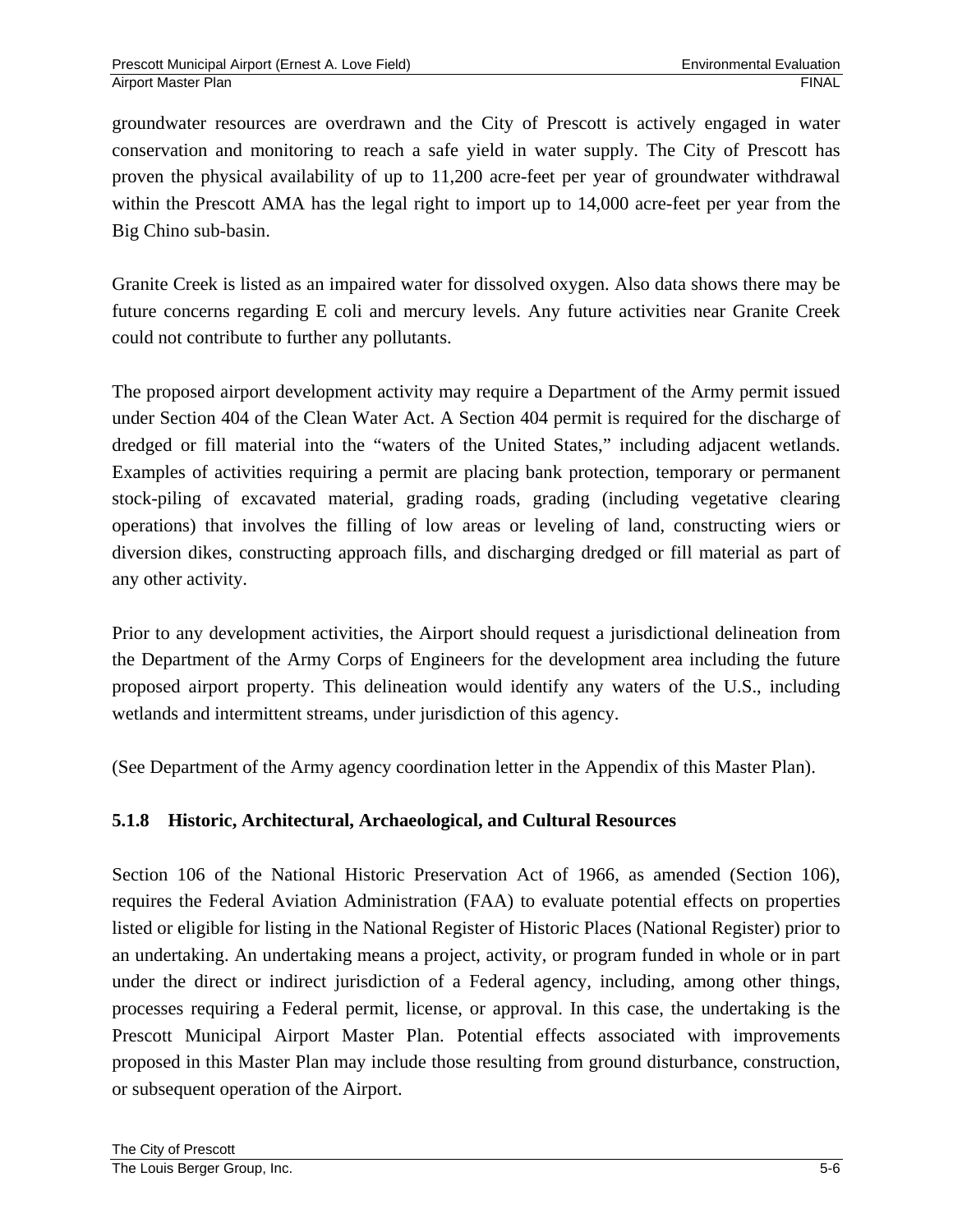Historic properties are cultural resources listed or eligible for listing in the National Register. Historic properties represent things, structures, places, or archaeological sites that can be either Native American or Euro-American in origin. In most cases, cultural resources less than 50 years old are not considered eligible for the National Register. Cultural resources also have to have enough internal contextual integrity to be considered historic properties. For example, dilapidated structures or heavily disturbed archaeological sites may not have enough contextual integrity to be considered eligible.

Section 106 also requires that the FAA seek concurrence with the State Historic Preservation Officer (SHPO) on any finding involving effects or no effects to historic properties, and allow the Advisory Council on Historic Preservation (Council) an opportunity to comment on any finding of effects to historic properties. If Native American properties have been identified, Section 106 also requires that the FAA consult with interested Indian tribes that might attach religious or cultural significance to such properties.

The follow-on environmental analysis of the proposed Phase I improvements should utilize a qualified cultural resources specialist to inspect the project area(s) to determine the presence or absence of cultural resources. (See agency coordination letters in the Appendix of this Master Plan).

## **5.1.9 DOT 4(f) Lands**

PRC is located within an area of mixed commercial, residential and agriculture land use. There are many parks and recreational areas in the City of Prescott. There are no parks within the immediate vicinity of Prescott Municipal Airport with the exception of the golf resort south of the airport property.

## **5.1.10 Threatened or Endangered Species of Flora and Fauna**

The United States Fish and Wildlife Service (USFWS) believes that no endangered or threatened species or critical habitat will be affected by this project; nor is the proposed development likely to jeopardize the continued existence of any proposed species or adversely modify any proposed critical habitat.

The Arizona Game and Fish Department (AGFD) accessed current records and indicates that there is no presence of special status species in the project vicinity (3-mile radius).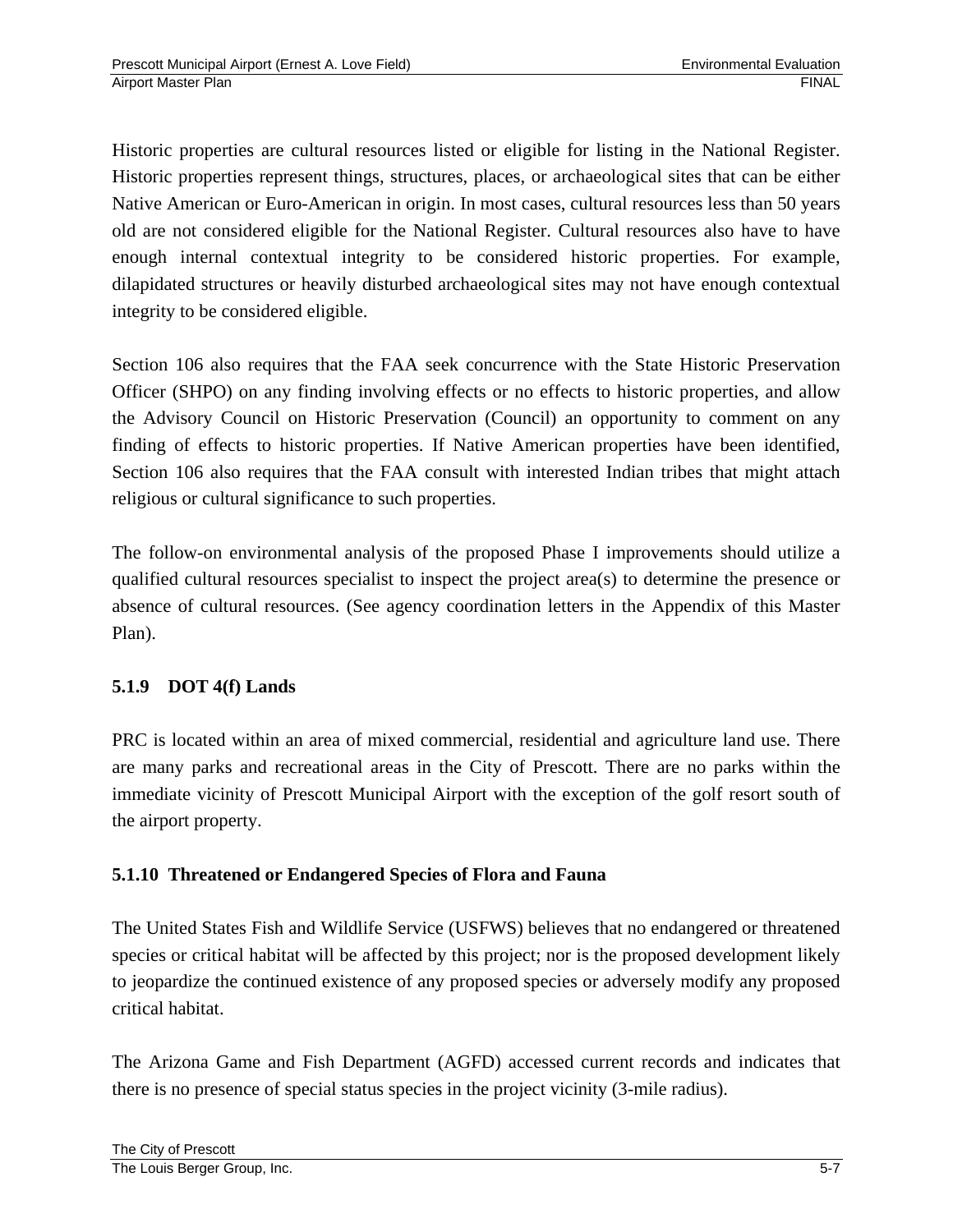The follow-on environmental analysis should further coordinate with USFWS and AGFD regarding the specific plans of the Phase I projects to be environmentally evaluated. (See USFWS and AGFD agency coordination letters in the Appendix of this Master Plan).

## **5.1.11 Floodplains**

According to the Federal Emergency Management Agency (FEMA) flood insurance Rate Maps (2001) for the City of Prescott, the Airport is outside of a mapped floodplain as "Zone A" which is related to Granite Creek.

According to the City of Prescott Land Development Code section 6.6 : "all developments within FEMA-delineated floodplain boundaries shall adhere to the Floodplain Regulations of the Prescott City Code, Title XIII. All drainage shall be designed by an Arizona licensed Professional Engineer following the City of Prescott Drainage Criteria Manual."

All Phase I of the follow-on environmental analysis should consult the information provided in the Yavapai County letter provided in the Appendix of this Master Plan as well as further coordination with the City of Prescott's Floodplain Administrator.

## **5.1.12 Coastal Zone Management Program**

FAA Order 5050.4B requires that Federal actions be consistent with the objectives and purposes of approved State coastal zone management programs, if in effect. Arizona is not is not a costal state and is not subjected to the requirements of Section 6217 of the Coastal Zone Act to develop coastal zone management programs.

## **5.1.13 Coastal Barriers**

The Coastal Barriers Act of 1982 does not apply to Arizona, and to Prescott Municipal Airport.

## **5.1.14 Wild and Scenic Rivers**

The Wild and Scenic Rivers Act (16 U.S.C. 1271 as amended) protects rivers designated for their wild and scenic values from activities which may adversely impact those values. The only designated Wild and Scenic Rivers in Arizona is the Verde River, about 30 miles northeast of Prescott Municipal Airport.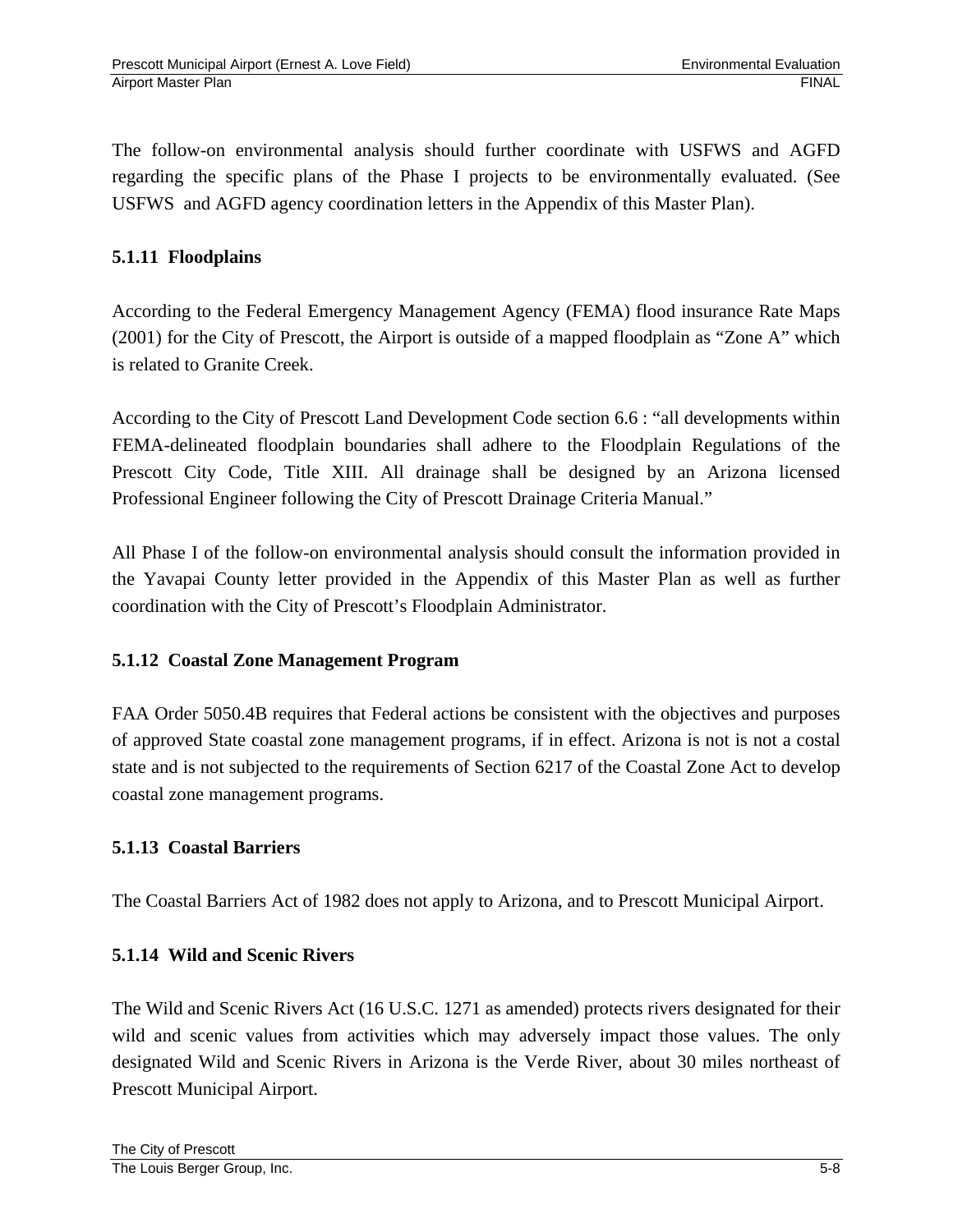## **5.1.15 Farmland**

Soil types beneath the Airport were mapped by the U.S. Department of Agriculture Soil Conservation Service (now known as the Natural Resources Conservation Service), as described in Section 1.5.4, primary natural soil types at Prescott Municipal Airport are Lonti and Lynx soils.

Farmland is broken into the following categories by the Federal Farmland Protection Policy Act: prime farmland, unique farmland, and land of statewide or local importance. Prime farmland is defined by NRCS as land that has the best combination of physical and chemical characteristics for producing feed, forage, fiber, and oilseed crops, and is also available for these uses. The majority of land on the Airport and within a 2-mile radius of the Airport is not a prime land suitable farmland. The predominant non-hydric soils, on and adjacent to the Airport, are not considered suitable farmland soils. These soils have severe limitations that make them generally unsuitable for cultivation and that restrict their use mainly to pasture, rangeland, forestland, or wildlife habitat, and the main hazard is the risk of erosion unless close-growing plant cover is maintained.

The soils on the Airport are not protected under the Federal Farmland Protection Act, and it is not necessary to contact the U.S. Natural Resources Conservation Service (NRCS) for completion of a Farmland Conversion Impact Rating Form. (See NRCA agency coordination letter in the Appendix of this Master Plan).

## **5.1.16 Energy Supply and Natural Resources**

The use of energy to support the proposed projects would largely involve the use of additional fuels in construction and demolition machinery, as well as small increase in energy demand through the use of additional electricity to power runway and taxiway lighting as well as the buildings and hangars proposed. The proposed Airport development projects do not require use of unusual materials in short supply; therefore, energy supplies and natural resources are not significantly affected by the proposed program.

## **5.1.17 Light Emissions**

With the exception of the lighting (edge and approach) to support the runway and taxiway extensions, there are no significant changes to airport lighting associated with the preferred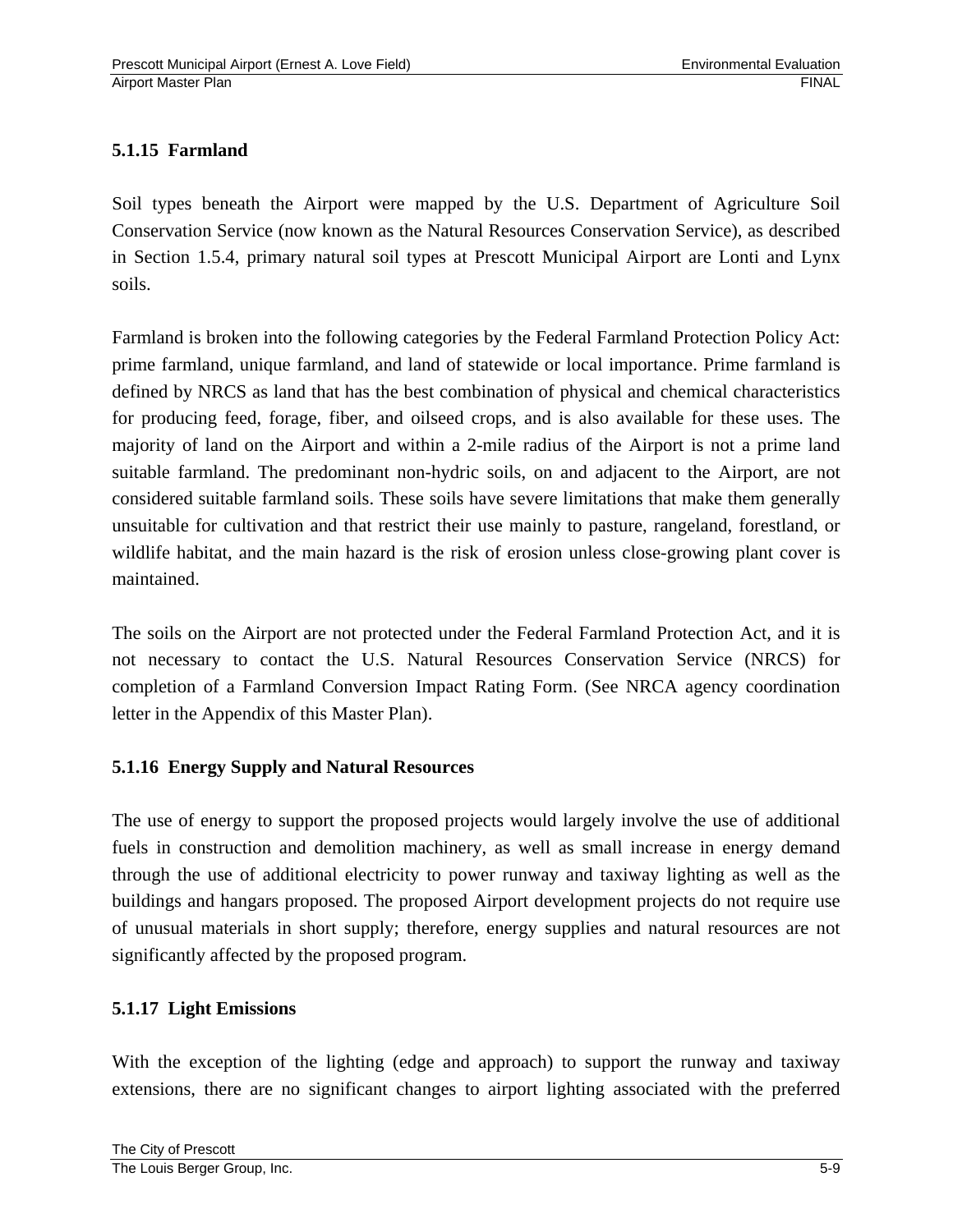alternative. In the development of the landside projects, special care should be taken to ensure that light emissions do not impact adjacent properties through design specifications, including downward facing lights where appropriate.

The follow-on environmental assessment should review the final location of all lighting associated with Phase I projects.

## **5.1.18 Solid Waste Impact**

Waste disposal during project implementation should be managed separately from normal airport solid waste management operations. The preferred development alternative will not significantly increase long term solid waste volumes; therefore, solid wastes are not expected to be affected by the proposed airport improvement program.

Wastes generated during the proposed projects should be managed on an individual basis. Demolition debris will be managed in accordance with federal, state, and local regulations and opportunities for recycling of these materials should be explored.

#### **5.1.19 Construction Impacts**

Potential impacts from construction and demolition equipment and activity may include noise and dust at the project sites and during delivery of equipment through local streets, creation of borrow pits and disposal of spoil, air pollution, and water pollution from erosion. These potential impacts, some of which were addressed in preceding sections on noise, air quality, and water quality, are expected to be short-term and temporary and largely limited to the areas of the project sites (with the exception of equipment transport to the site).

With regard to concerns about air and water quality resulting from the operation of construction equipment, the provisions of *FAA Advisory Circular 150/5370 10 Standards for Specifying Construction of Airports, Temporary Air and Water Pollution, Soil Erosion, and Siltation Control* should be incorporated in project specifications.

#### **5.1.20 Environmental Permitting in Arizona**

The Arizona Department of Environmental Quality (ADEQ) Established by the Arizona Legislature in 1986 regulates activities that may affect the State's natural resources and environment through multiple permitting programs, as well as other environmental policies. The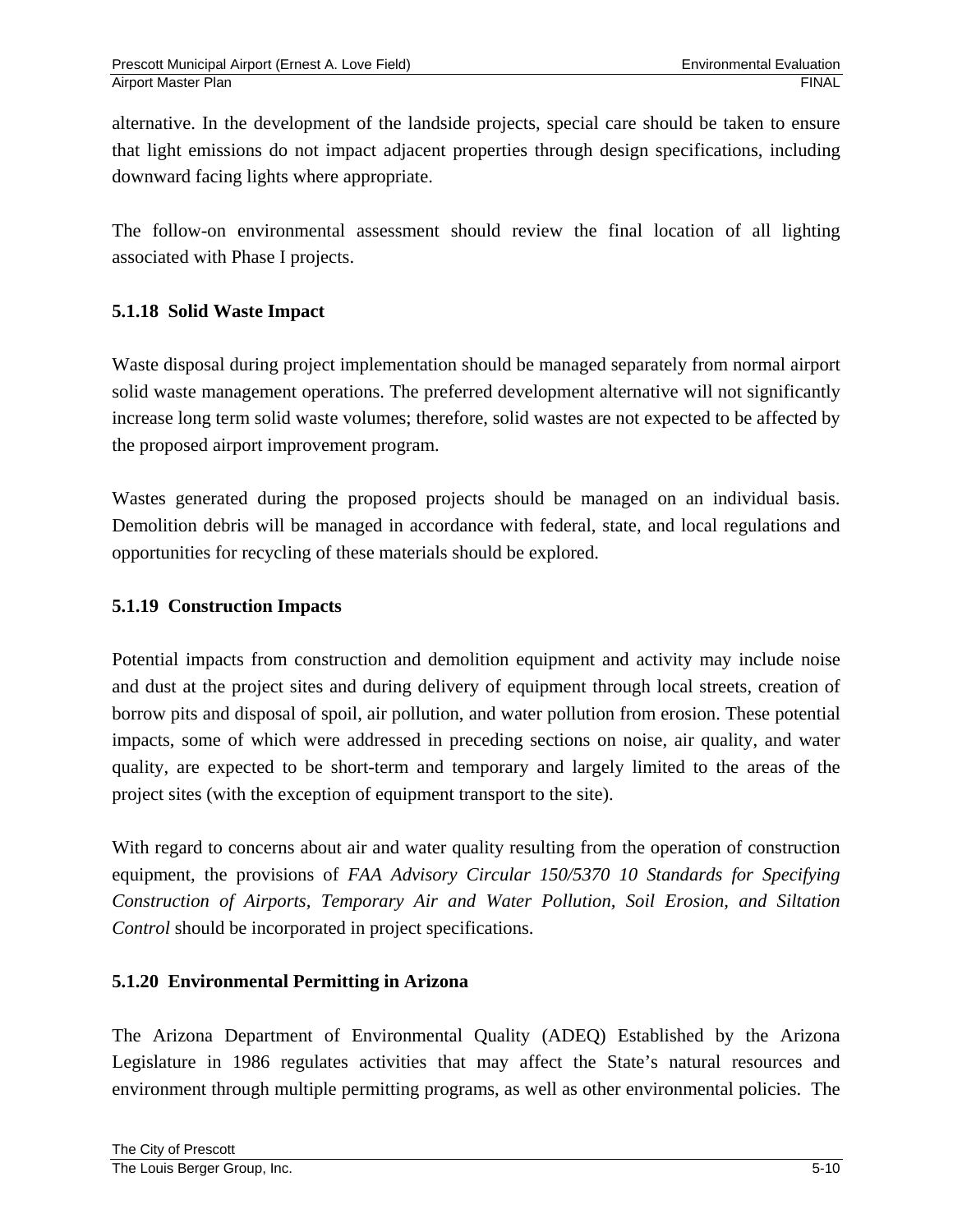Federal and local governments also regulate activities that can affect the environment. Some of the permits that may be required for various potential projects as described in an FAA Advisory Circular for airport master planning (FAA, 2005) include:

- Clean Water Act, Section 404 Dredge and Fill Permit;
- Air Quality Permit for on-site batch plants or other construction-related activities;
- Local government construction permits;
- Growth Management Permits;
- United States Fish and Wildlife Service, National Marine Fisheries Service opinions, or State Wildlife and Game Commission permits, if protected and endangered species could be impacted; and
- Clean Water Act, National Pollution Discharge Elimination System Permits.

Many airport-related capital projects require Federal, State, or local environmental permits. A summary of some of the potential permitting requirements is provided here:

Arizona Pollutant Discharge Elimination System (AZPDES) Permit Program. As described in the Arizona Administrative Code at 18 A.A.C. 9, Art 9 all facilities that discharge pollutants from any point source into waters of the United States are required to obtain or seek coverage under an AZPDES permit.

Construction General Permit (AZG2003-001). The CGP authorizes stormwater discharges from large and small construction-related activities where those discharges have a potential to enter surface waters of the United States or a storm drain system. It includes ephemeral washes, intermittent streams, playas, and wetlands. To be covered by the CGP, applicants must submit a Notice of Intent (NOI) to the Stormwater Coordinator at ADEQ.

A Storm Water Pollution Prevention Plan (SWPPP) shall be developed for construction activities covered by the permit. The SWPPP shall identify potential sources of pollutants that may reasonably be expected to affect the quality of storm water discharges associated with the construction activity. In addition, the SWPPP shall describe and ensure the implementation of best management practices to be used to reduce or eliminate the pollutants in the storm water discharge at the site and assure compliance with the terms and conditions of the RIPDES permit. Upon completion of projects completed under the AZPDES permit, the airport's Facility SWPPP for Industrial Activities shall be amended to reflect the changes/alterations resulting from the construction activities.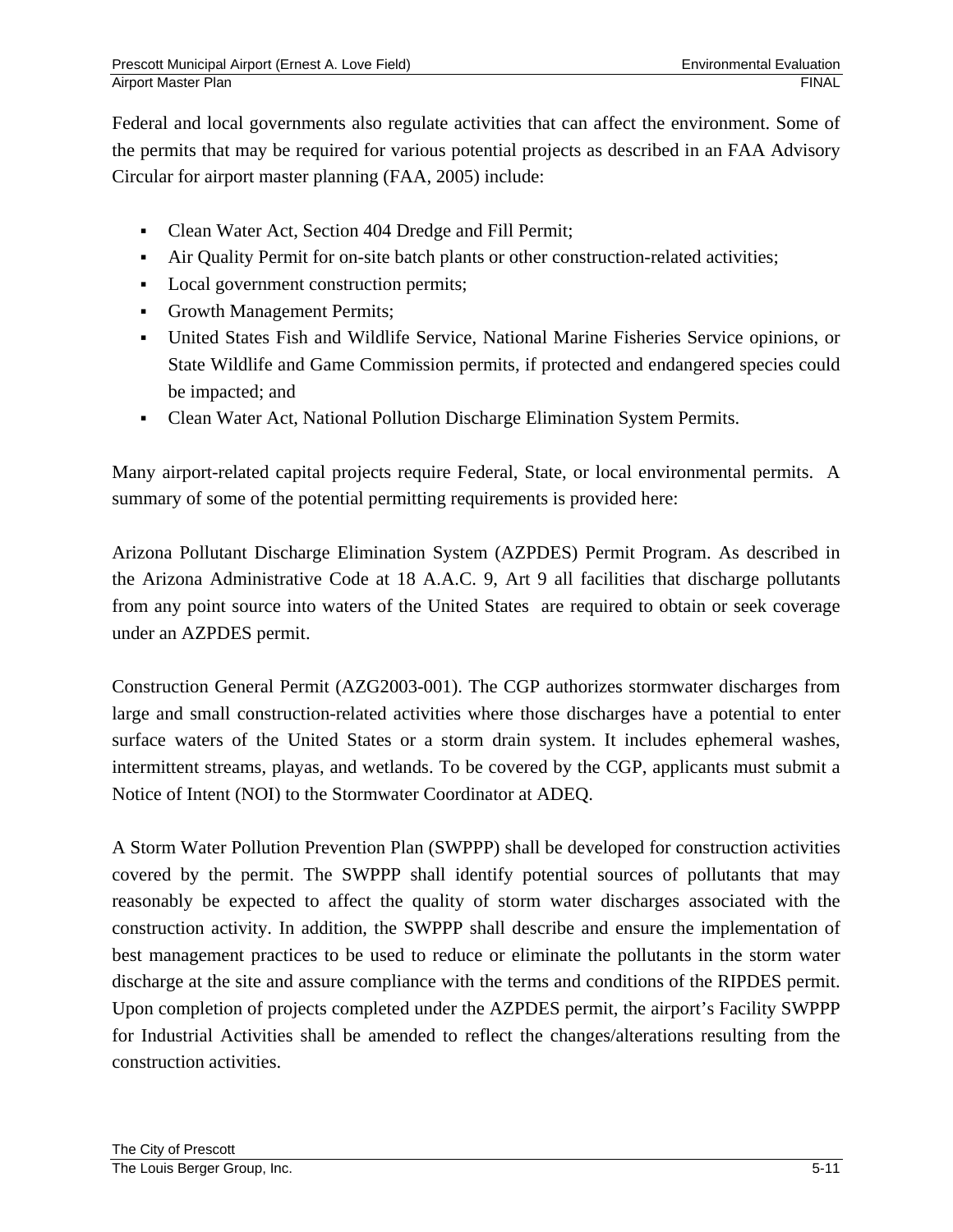An Aquifer Protection Permit, or APP, may be required for discharges of pollutants either directly to an aquifer or to the land surface or the vadose zone (the area between an aquifer and the land surface) in such a manner that there is a reasonable probability that the pollutant will reach an aquifer. A.R.S. §§ 49-241 through 49-252, and A.A.C. R18-9-101 through R18-9-403

Class II Permits. Class II permits are issued to sources that do not qualify for Class I permits and that meet the requirements of "A.A.C. Title 18, Chapter 2, Article  $302(B)(2)$ " Such sources include: Sources that have the potential to emit significant quantities of regulated air pollutants as defined in "A.A.C. Title 18, Chapter 2, Article  $101(104)(a)$ ". It may be required from the AZPDES division of Air Quality to address temporary siting and emissions from a temporary batch asphalt plant should one be necessary for potential airport projects.

# **5.2 Airport Noise Abatement Review**

In review of the Airport's noise abatement procedures, the existing plan was reviewed. The following information is taken directly from the Airport's website and is provided for context.

*"Until recently, the airport was located away from the population centers of Prescott, Prescott Valley and Chino Valley. As the population of the tri-city area continues to grow, moving residential development closer to the airport, the natural buffer zone that once protected the airport is gradually disappearing. Adding to the aviation activity in our area is the weather. The abundance of clear skies in the Arizona area has fostered a worldwide reputation for excellent flying conditions. So the same reason that so many people decide to locate in the tri-city area has brought about a high level of aviation activity.* 

*Much of the traffic comes from flight training activities conducted by Embry-Riddle Aeronautical University and other flight schools. Other activity includes personal aviation, scheduled airline service, corporate & business aviation, and the military. The community benefits of these activities include medical flights, search & rescue flights, law enforcement, fire bomber operations during the summer months, air tours to the Grand Canyon, etc.* 

*The Prescott Municipal Airport is an integral part of the local, regional and national air transportation system providing essential aviation services. Regional population and economic growth are anticipated to increase all segments of aviation at the airport.*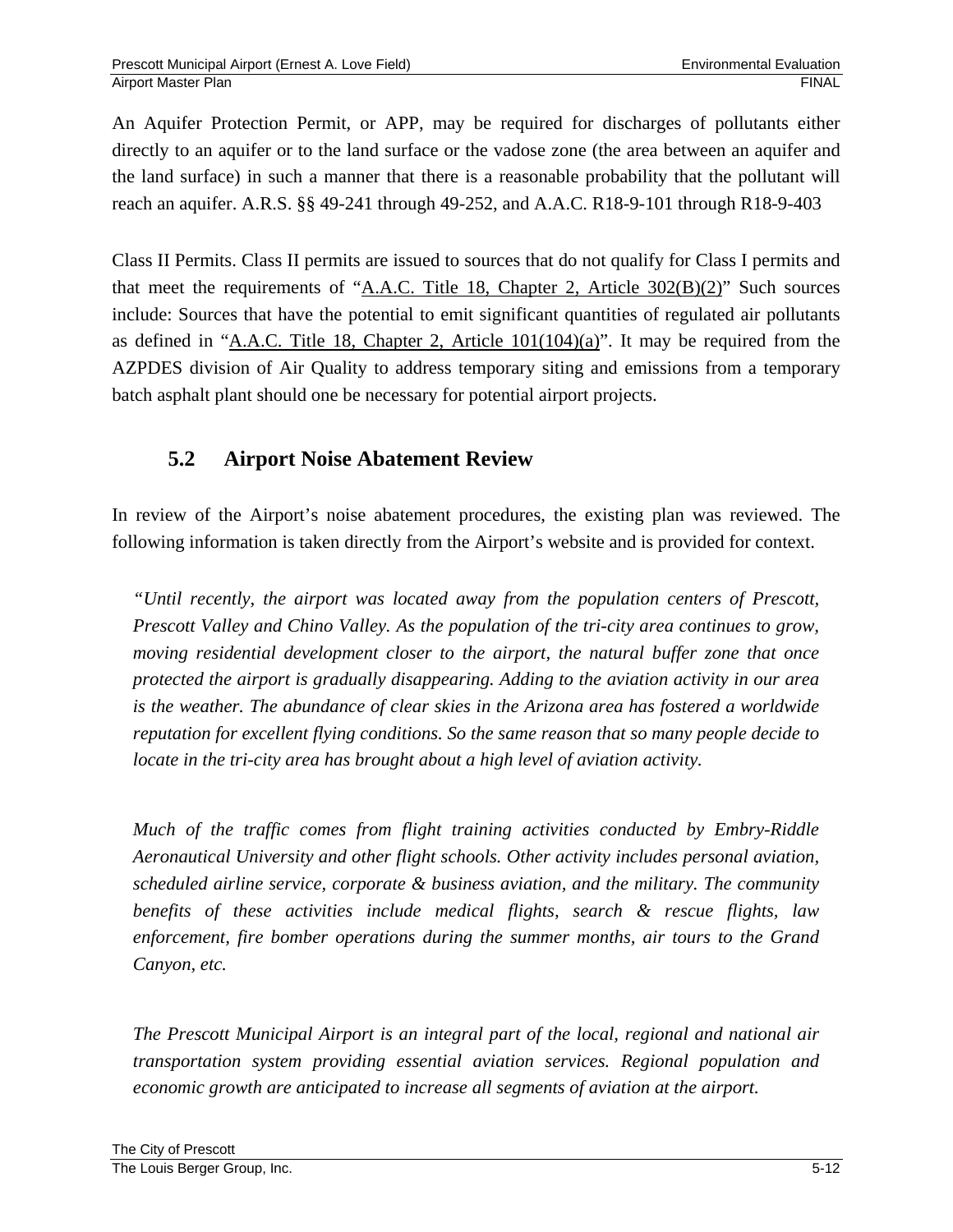In an effort to help minimize the potential impact upon the airport from residential *encroachment and to allow for the development of the surrounding areas, the Airport and the City of Prescott initiated an Airport Study Area Plan (ASAP). For further area information you may wish to contact the City's Planning Services office at 928-777-1207 and/or check the Arizona Department of Real Estate website.* 

*For further information relating to the noise abatement policies of the airport, please feel free to contact airport management at 928-777-1114.* 

## *Noise Abatement Policies*

*The procedures described below are designed to minimize aircraft noise disturbance to homes near the Prescott Airport. Your compliance with our noise abatement procedures is extremely important in maintaining goodwill between the airport and the surrounding communities. These procedures as Voluntary - No noise abatement procedure should compromise safety. Please take a few moments to become familiar with the procedures, and keep this sheet in your flight case for future reference. Thank you for your cooperation and support.* 

## *Traffic Pattern Altitudes*

*Small Single-Engine & Multiengine Airplanes (maximum certificated takeoff weight less than 12,500 lbs.) 1,000 Feet Above Ground Level (AGL) – ALL RUNWAYS Turbojet & Large Multiengine Airplanes (maximum certificated takeoff weight over 12,500 lbs.) 1,500 Feet Above Ground Level (AGL) – ALL RUNWAYS* 

*The airport currently has the following noise abatement policies in place:* 

- *1. Runway 21L is designated "calm wind" runway.*
- *2. When Runway 21L is in use Maintain runway heading until crossing Highway 89.*
- *3. When Runway 30 is in use Left traffic for aircraft in closed traffic.*
- *4. When Runway 12 is in use Right traffic for aircraft in closed traffic.*
- *5. Departure from Runways 12, 30 and 03R will be discouraged during the following times:* 
	- o *Monday through Friday prior to 7:00 a.m.*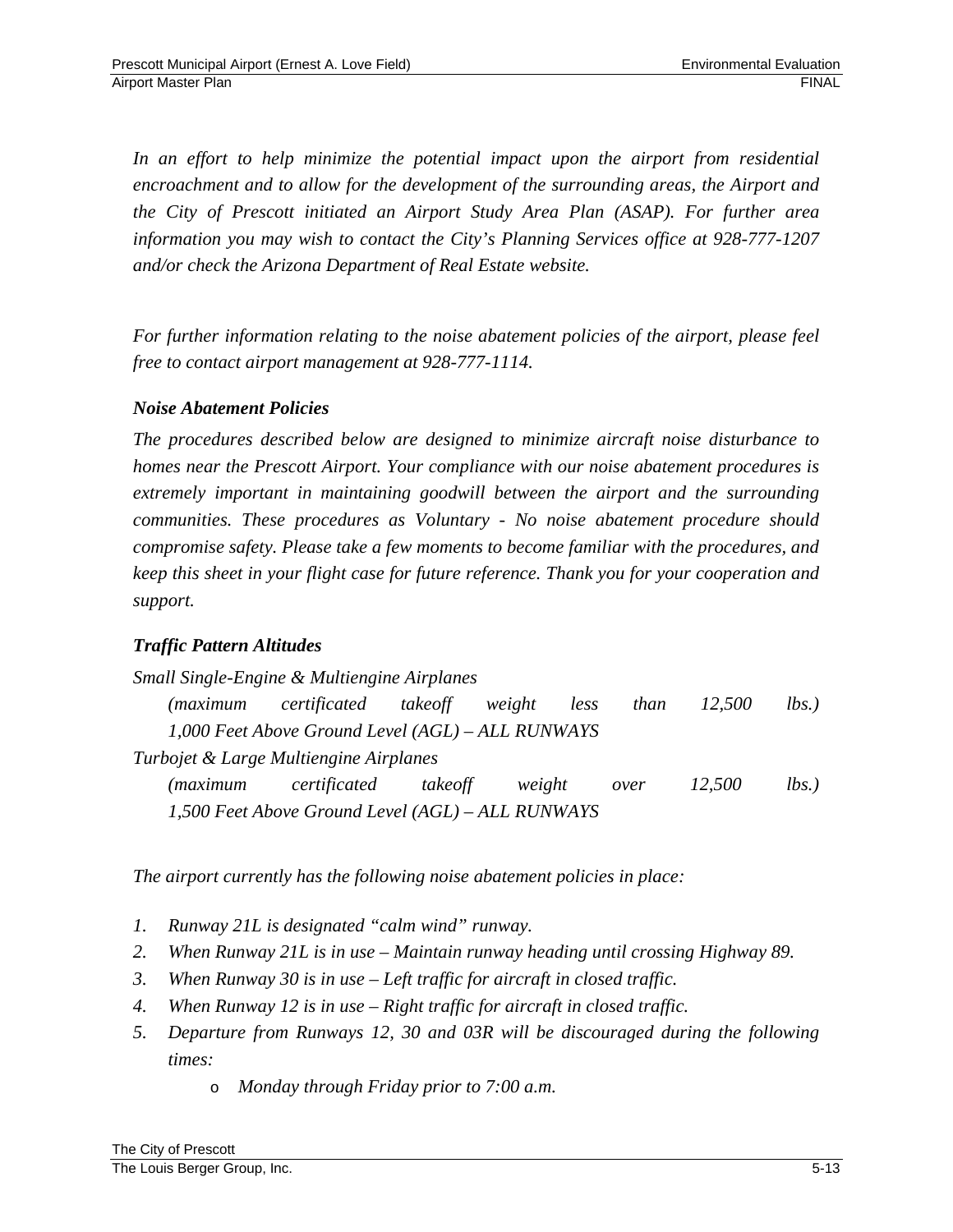- o *Weekends and holidays prior to 8:00 a.m*
- *6. Piston aircraft operators are requested to use AOPA "Noise Awareness Steps"*
- *7. Turbine/Jet aircraft operators are requested to use NBAA "Noise Abatement Program" procedures or comparable procedures of aircraft manufacturer.*
- *8. Helicopter operators are requested to use HAI "Recommended Noise Abatement Measures"*

#### *Complaints*

*To register an official aircraft complaint with the airport please call 928-777-1150 and leave the following information:* 

- *Your name, address and telephone number*
- *The date and time of the occurrence*
- *A brief description of the event including: Nature of complaint (noise, low flying, traffic, safety, etc.); Aircraft type (propeller, jet, helicopter); Aircraft description (color, number of engines, high wing/low wing, etc.); Type of operation (takeoff, landing, overflight, aerobatics, etc.)*
- *Please indicate if you would like a staff member to return your call*

*Management staff is available to respond to complaints during normal business hours Monday through Friday, however, Airport Operations staff will investigate complaints received after normal business hours and weekends with airport traffic control tower staff and pass that information to Management for follow-up. Complaints that contain vulgar or threatening language will not be acted upon."* 

These noise abatement procedures are adequate for the activity levels that are currently experienced at the Airport. In conjunction with the noise impact analysis to be conducted as part of the Environmental Assessment and after implementation of the proposed projects, these procedures should continue to be reviewed and updated on a periodic basis.